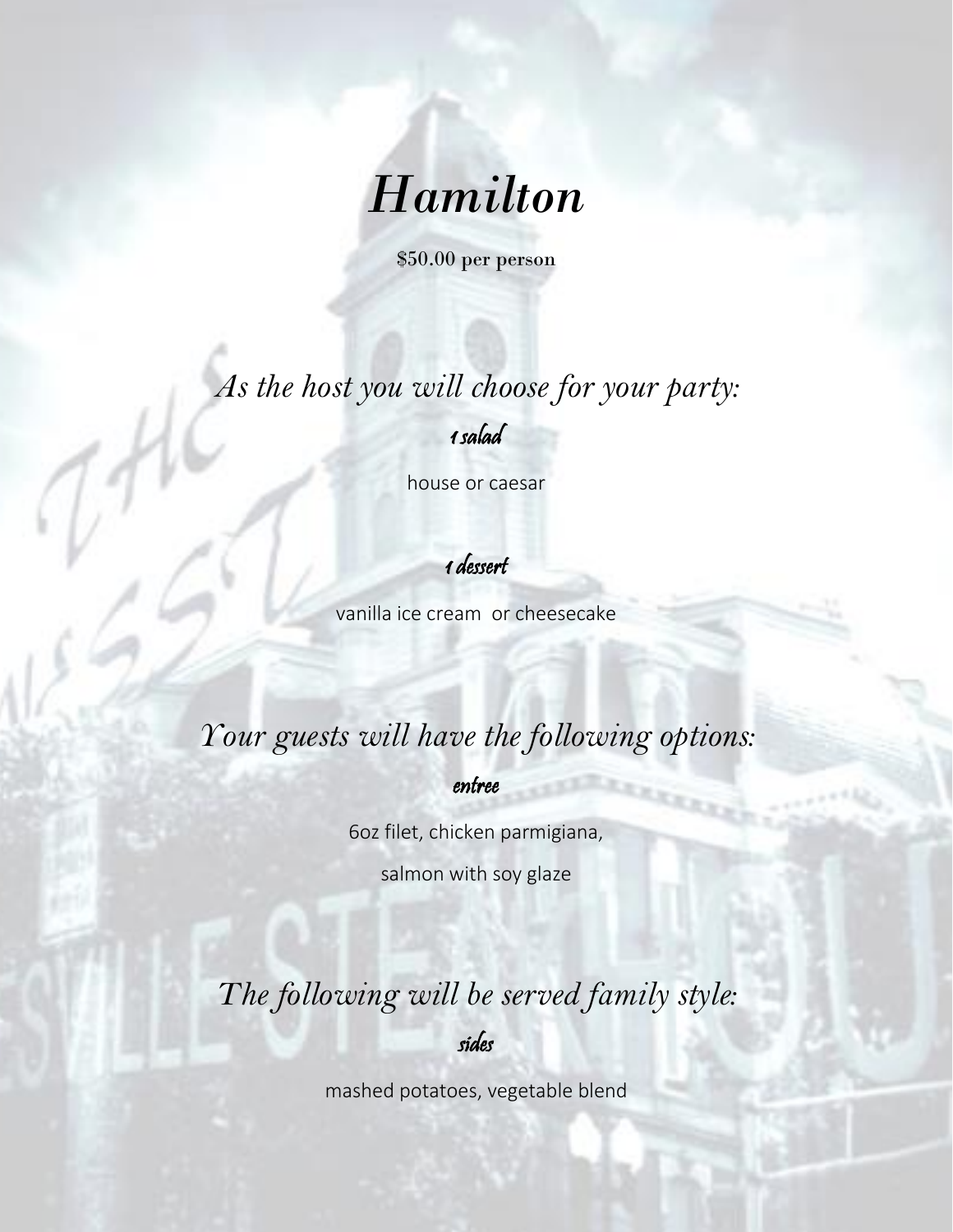

\$60.00 per person

## *As the host you will choose for your party:*

choose up to 2 options, 1 appetizer per 4 people fried green tomatoes, veggie tray with hummus and spicy feta, shrimp cocktail

1 salad

house or Caesar

2 sides *served family style*

mashed potatoes, broccolini, vegetable blend

1 dessert cheesecake, triple mousse, lemon cake

## *Your guests will have the following options:*

entree

6oz filet, chicken with mushroom cream sauce, salmon with soy glaze, 16oz butterflied pork chop